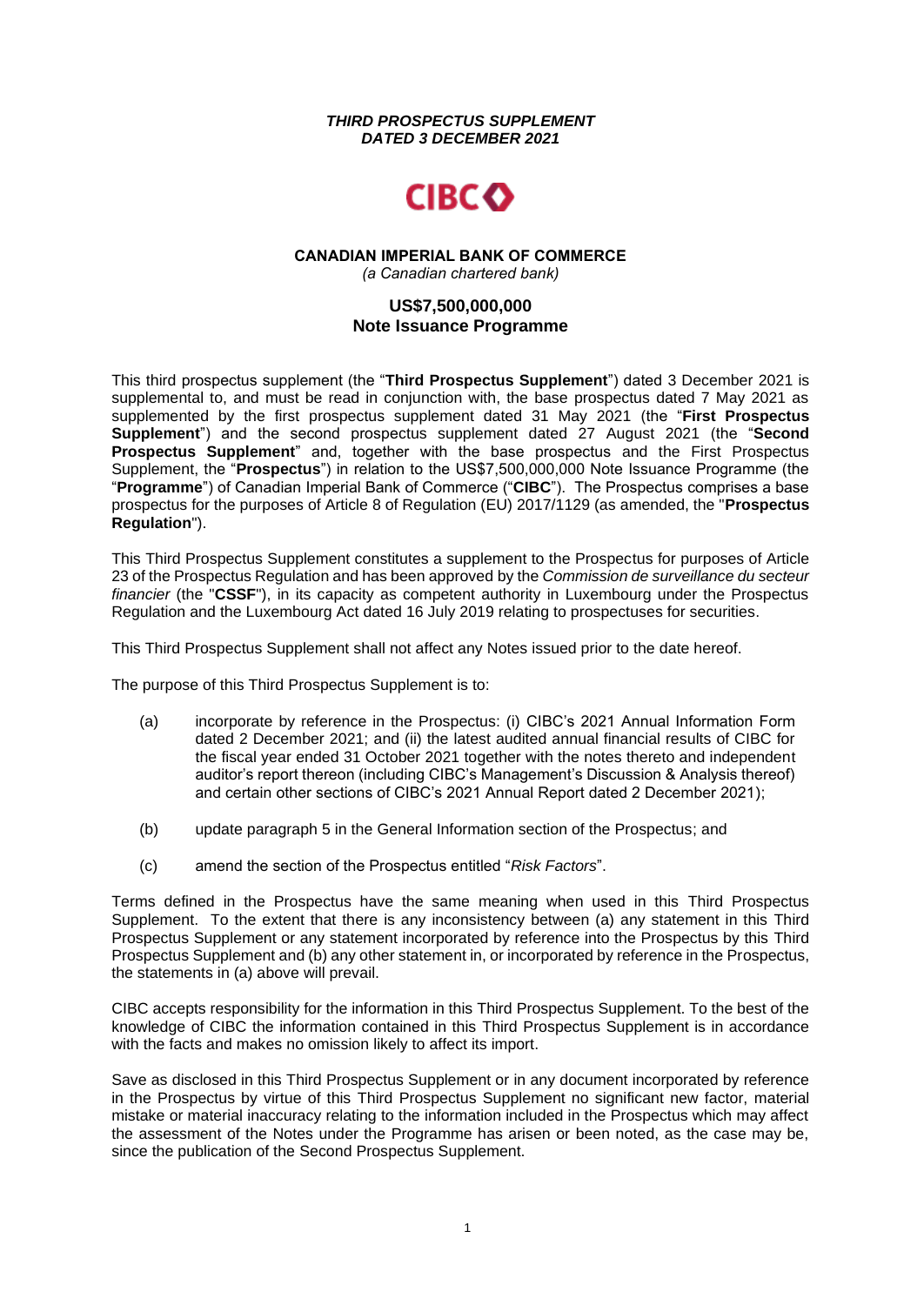In accordance with Article 23(2) of Prospectus Regulation, investors who have already agreed to purchase or subscribe for the Notes before this Third Prospectus Supplement is published have the right, exercisable within three working days after publication of this Third Prospectus Supplement, to withdraw their acceptances. The final date of the right of withdrawal will be 8 December 2021.

### **DOCUMENTS INCORPORATED BY REFERENCE**

The following information supplements the section entitled "Documents Incorporated by Reference" at pages 88 to 90 of the Prospectus and further updates the list of documents incorporated by reference in the Prospectus. The following documents, each of which has been previously published or is simultaneously published and filed with the CSSF and the Luxembourg Stock Exchange, shall be incorporated in, and form part of, the Prospectus:

(a) CIBC's Annual Information Form dated 1 December 2021 (the "**2021 Annual Information Form**"), which can be found at [2021 CIBC Annual Information Form,](https://www.cibc.com/content/dam/about_cibc/investor_relations/pdfs/quarterly_results/2021/2021-annual-info-form-en.pdf) including the information identified in the following cross-reference list:

| Information                 | Page numbers refer to the 2021 Annual<br><b>Information Form</b> |
|-----------------------------|------------------------------------------------------------------|
| Description of the business | $3 - 4$                                                          |
| <b>Capital Structure</b>    | $5-8$                                                            |
| Directors and Officers      | $9 - 10$                                                         |
| <b>Audit Committee</b>      | 11                                                               |

Any information in the 2021 Annual Information Form that is not listed in the cross-reference list is not incorporated by reference in the Prospectus. Such information is either not relevant for prospective investors or is covered elsewhere in the Prospectus.

(b) The sections of CIBC's Annual Report for the year ended 31 October 2021 (the "**2021 Annual Report**"), which can be found at [Annual Report 2021 \(cibc.com\)](https://www.cibc.com/content/dam/about_cibc/investor_relations/pdfs/quarterly_results/2021/ar-21-en.pdf)**,** identified in the following crossreference list, which includes among other things CIBC's comparative audited consolidated balance sheets as at 31 October 2021 and 2020 and the consolidated statement of income, comprehensive income, changes in equity and cash flows for each of the years in the three-year period ended 31 October 2021, prepared in accordance with IFRS, together with the notes thereto and the independent auditor's report thereon:

| Information                              | Page numbers refer to the<br>2021 Annual Report |
|------------------------------------------|-------------------------------------------------|
| Message from the Chair of the Board      | ix                                              |
| Management's Discussion and Analysis     | $1 - 106$                                       |
| Strategic business units overview        | 18-30                                           |
| Funding                                  | 76                                              |
| Management of risk                       | 43-82                                           |
| <b>Consolidated Financial Statements</b> | 107-112 and 117-197                             |
| Financial reporting responsibility       | 108                                             |
| Independent auditor's report to the      | 109-112                                         |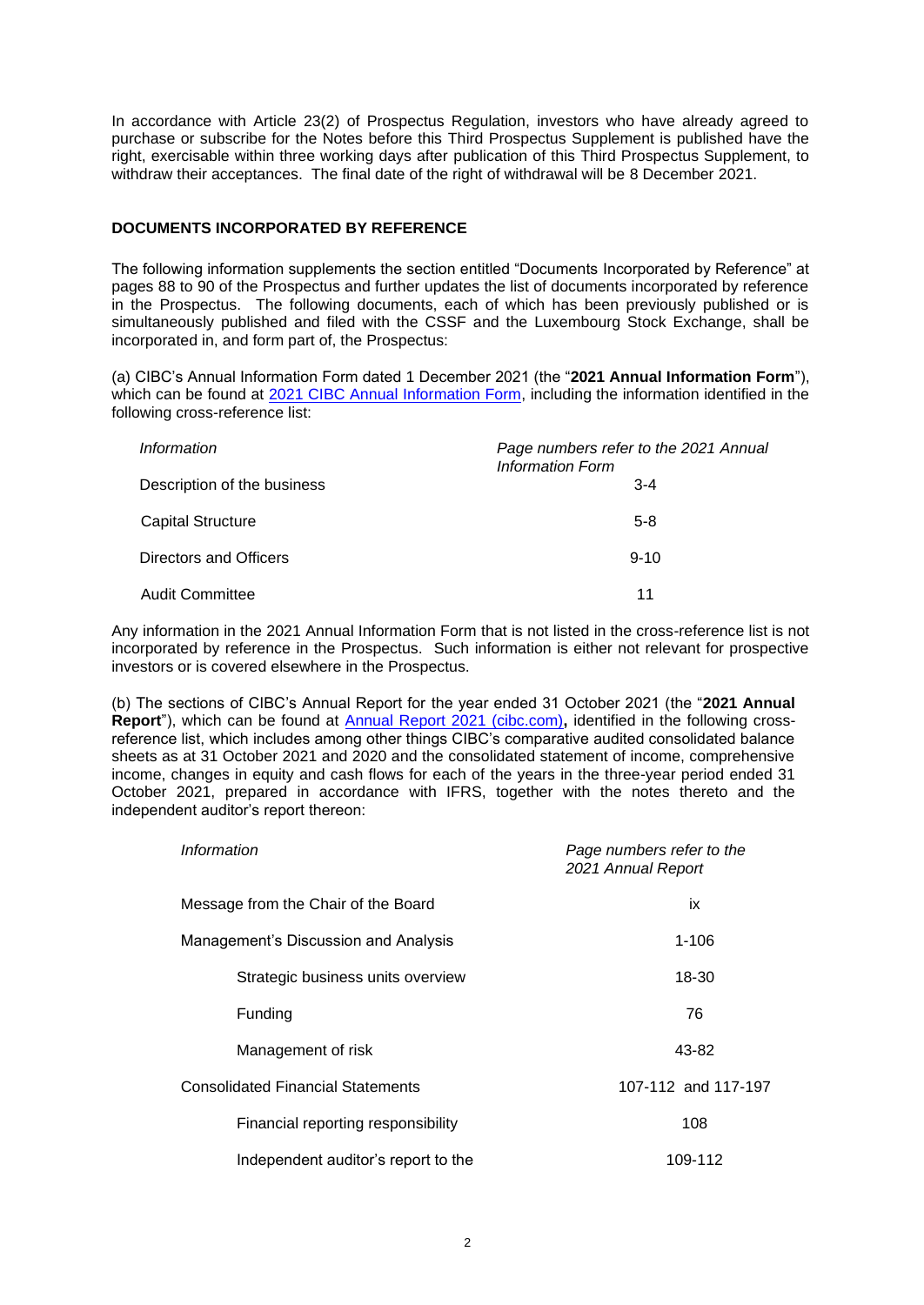| Information                                                   | Page numbers refer to the<br>2021 Annual Report |
|---------------------------------------------------------------|-------------------------------------------------|
| shareholders and directors of CIBC                            |                                                 |
| Consolidated balance sheet                                    | 117                                             |
| Consolidated statement of income                              | 118                                             |
| Consolidated statement of<br>comprehensive income             | 119                                             |
| Consolidated statement of changes in<br>equity                | 120                                             |
| Consolidated statement of cash flows                          | 121                                             |
| Notes to the consolidated financial<br>statements, including: | 122-197                                         |
| Common and preferred shares and other<br>equity instruments   | Notes 16, pages 169-173                         |
| Contingent Liabilities and provisions                         | Note 23, pages 185-188                          |
| <b>Significant Subsidiaries</b>                               | Note 27, page 192                               |

Any information in the 2021 Annual Report that is not listed in the cross-reference list is not incorporated by reference in the Prospectus. Such information is either not relevant for prospective investors or is covered elsewhere in the Prospectus.

## **GENERAL INFORMATION**

Paragraph 5 of the section entitled "General Information" found at page 475 of the Prospectus is deleted and replaced with the following:

"5. Since 31 October 2021, the last day of the financial period in respect of which the most recent comparative audited published consolidated financial statements of the Issuer have been prepared, there has been no significant change in the financial performance or financial position of the Issuer and its subsidiaries, taken as a whole. Since 31 October 2021, the date of its last published comparative audited consolidated financial statements, there has been no material adverse change in the prospects of the Issuer and its subsidiaries taken as a whole."

## **RISK FACTORS**

(a) The risk factor entitled "*Pandemic Outbreaks*" on pages 25-26 of the Base Prospectus is deleted in its entirety and replaced with the following:

#### "*Pandemic Outbreaks*

The COVID-19 pandemic continues to disrupt the global economy, financial markets, supply chains and business productivity in unprecedented and unpredictable ways. While restrictions imposed by governments around the world to limit the impact of the pandemic have eased significantly in most jurisdictions and vaccination rates have climbed sharply in the developed world, resulting in acceleration of the global economy, new and emerging variants of the virus as well as vaccine hesitancy remain a threat to the economic recovery. CIBC's outlook assumes that targeted health measures rather than broader economic closures will be used to contain new waves of infection.

Future developments, such as the severity and duration of the pandemic, the emergence and progression of new variants, and actions taken by governments, monetary authorities, regulators,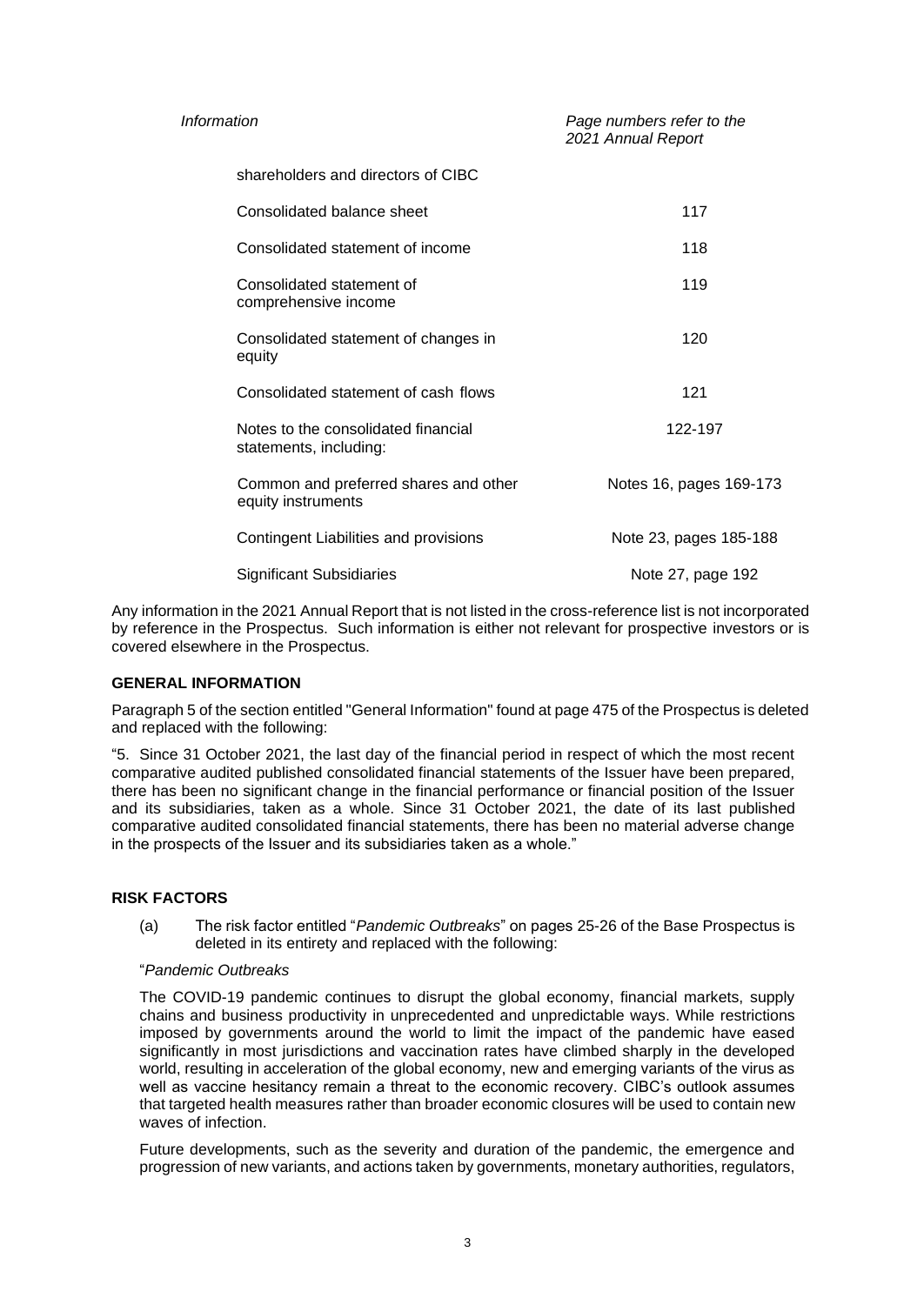financial institutions and other third parties in response to a resurgence of cases, continue to impact CIBC's outlook.

A substantial amount of CIBC's business involves extending credit or otherwise providing financial resources to individuals, companies, industries or governments that may have been adversely impacted by the pandemic, hindering their ability to meet original loan terms and potentially impacting their ability to repay their loans. While CIBC's estimate of expected credit losses (ECL) on performing loans considers the likelihood and extent of future defaults and impairments, given the inherent uncertainty caused by COVID-19, actual experience may differ materially from CIBC's current estimates. To the extent that business activity or unemployment do not continue to improve in line with CIBC's expectations due to the impact of the new and emerging variants, or clients default on loans beyond CIBC's current expectations, CIBC may recognize further credit losses beyond those reflected in the current year's ECL allowances. The effectiveness of various government support programs in place for individuals and businesses as well as the efficacy of vaccines in controlling new and emerging variants also impact CIBC's expectations. Similarly, because of changing economic and market conditions, CIBC may be required to recognize losses, impairments, or reductions in other comprehensive income (OCI) in future periods relating to other assets that it holds.

Net interest income is significantly impacted by market interest rates. Interest rate cuts by the Bank of Canada and the Federal Reserve in response to COVID-19 have negatively impacted CIBC's net interest income. The overall direction of interest rates is difficult to predict and depends on future actions that the Bank of Canada and the Federal Reserve may take to increase or reduce targeted rates in response to COVID-19 or other factors (see the section of the 2021 Annual Report on page 6 entitled "Outlook for calendar year 2022" for further discussion on interest rate expectations).

Governments, monetary authorities, regulators and financial institutions have also taken actions to support the economy, increase liquidity, mitigate unemployment, provide temporary financial assistance and regulatory flexibility, and implement other measures intended to mitigate or counterbalance the adverse economic consequences of the pandemic. CIBC continues to work with regulators and governments across the jurisdictions in which it operates to support and facilitate government programs assisting its clients (see the section of the 2021 Annual Report on page 61 entitled "CIBC client relief programs in response to COVID-19" for further details on such programs).

CIBC continues to adapt its operating model with a focus on the ongoing safety of its team members including those working on-site since the start of the pandemic. CIBC has a thoughtful plan to return its team members who are currently working remotely to the office when the time is right, depending on the evolving pandemic and public health guidance.

Relevant operational risk metrics continue to track at an acceptable level. Operational resilience and sustainability remain CIBC's key areas of focus. CIBC will continue to monitor its risk posture and trends to ensure operational risks are managed appropriately and in a timely manner. If the COVID-19 pandemic is prolonged beyond CIBC's expectations, or if further variants emerge that give rise to similar effects that vaccines are not able to effectively mitigate in a timely manner and if broader economic closures are reinstated to address future waves of infection, the impact on the economy and financial markets could deepen and result in further volatility. Unexpected developments in financial markets, regulatory environments, or consumer behaviour and confidence may have additional adverse impacts on CIBC's business, results of operations, reputation and financial condition."

(b) The risk factor entitled "Geo-Political Risk" on page 27 of the Prospectus is deleted in its entirety and replaced with the following:

### "*Geo-Political Risk*

The level of geo-political risk escalates at certain points in time. While the specific impact on the global economy and on global credit and capital markets would depend on the nature of the event, in general, any major event could result in instability and volatility, leading to widening spreads, declining equity valuations, flight to safe-haven currencies and increased purchases of gold. In the short run, market disruption could hurt the net income of CIBC's trading and nontrading market risk positions. Geo-political risk could reduce economic growth, and in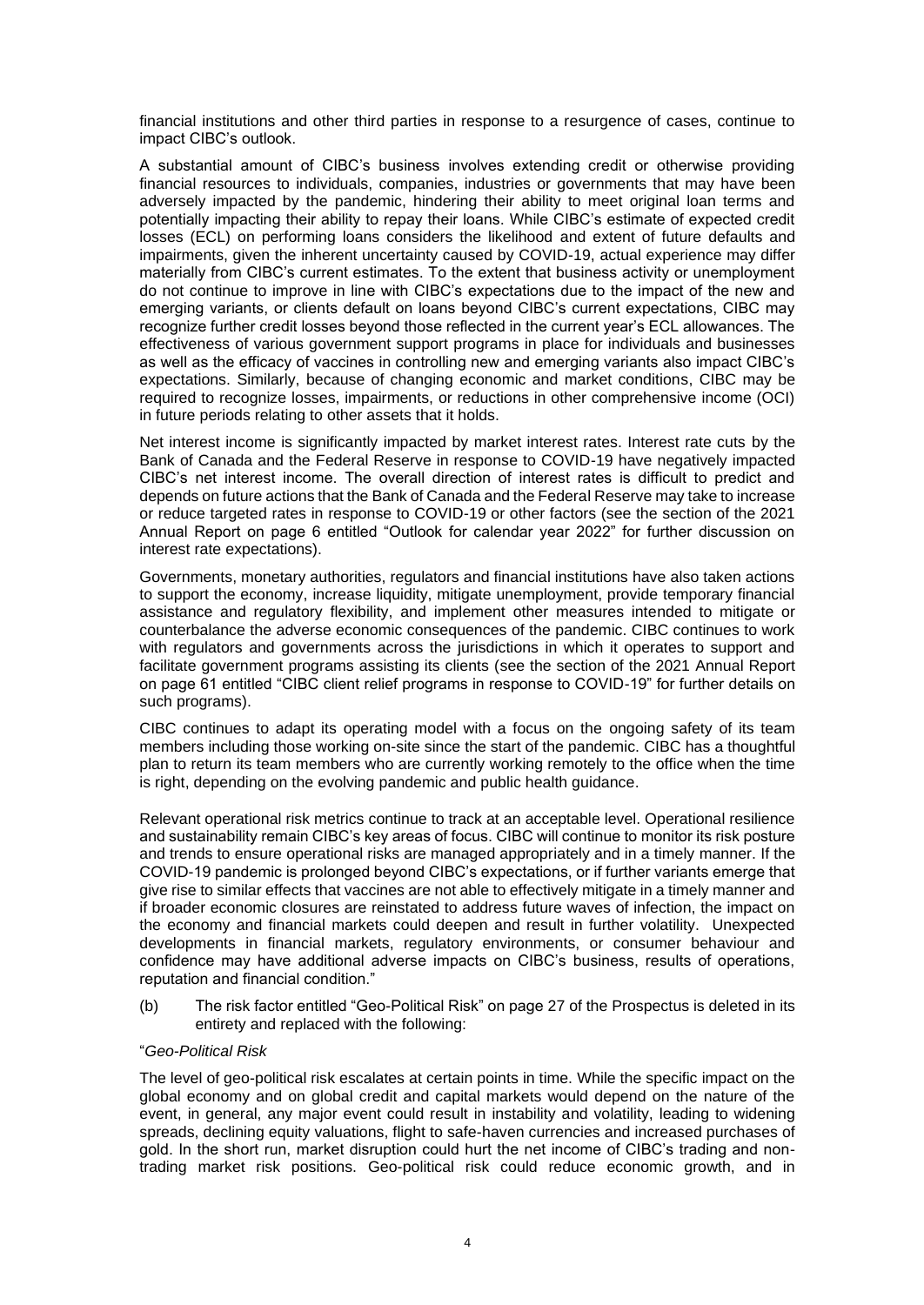combination with the potential impacts on commodity prices and the recent rise of protectionism, could have serious negative implications for general economic and banking activities and may have adverse impacts on CIBC's business, results of operations and financial condition.

Current areas of concern for CIBC and its business include: global uncertainty and market repercussions pertaining to the spread of COVID-19; ongoing U.S., Canada and China relations and trade issues; implications of the U.S. "Buy American" policy; relations between the U.S. and Iran; tensions in the Middle East; and concerns following the agreed-upon Brexit deal.

While it is impossible to predict where new geo-political disruption will occur, CIBC pays particular attention to markets and regions with existing or recent historical instability to assess the impact of these environments on the markets and businesses in which it operates. However, despite these efforts, there is no guarantee that CIBC will be able to identify and access the impacts of all such risks, which could have a material adverse effect on CIBC's results of operations."

(c) The risk factor entitled "Climate Risk" on page 30 of the Prospectus is deleted in its entirety and replaced with the following:

#### "*Climate Risk*

The physical effects of climate change along with regulations designed to mitigate its negative impacts will have a measurable impact on communities and the economy. The physical risks of climate change include severe weather events, forest fires, floods, heat stresses and rising sea levels, which have the ability to disrupt supply chains and critical infrastructure. Transition risks, which arise as society adjusts towards a low carbon future, are impacting many sectors of the economy through changes in policy and technology aimed at limiting global warming. As the world transitions to a low-carbon economy, CIBC is committed to understanding and responsibly managing the relevant impacts of climate change on its operations and its business activities. In support of this commitment, CIBC announced its ambition to achieve net zero greenhouse gas emissions associated with operational and financing activities by 2050, including reducing the greenhouse gas emissions from its operations by 30% by 2028 (2018 baseline).

In 2021, CIBC launched its Climate Credit Risk Assessment tool to be used by its corporate and commercial businesses which scores companies based on their exposure, preparedness and resiliency to climate-related transition risks. Through this assessment, CIBC will gain a deeper understanding of its clients' plans to move to a low-carbon economy over the short, medium, and long term, and how this compares with peers in the same sector. This tool will help CIBC to manage climate change risks in its portfolio.

There is an increasing demand for disclosure around climate-related risk identification and mitigation. CIBC currently prepares its disclosures based on the disclosure framework developed by the Task Force on Climate-related Financial Disclosures ("TCFD"). The TCFD reporting framework provides stakeholders with consistent, material climate-related disclosures that are comparable across sectors, industries and countries. CIBC is proactively collaborating with peer banks to ensure consistency and comparability as it continues to improve its TCFD reporting.

CIBC has also joined the Partnership for Carbon Accounting Financials (PCAF), a standardized measurement and reporting framework that can be used to calculate emissions related to a bank's financing. Measuring financed emissions is central to activities that enable CIBC to embed climate action throughout its lending and investment activities.

In the past year, a number of regulators and standard-setting organizations have announced intentions of preparing disclosure frameworks related to climate change risks. Key among them are IFRS Foundation's establishment of the International Sustainability Standards Board (ISSB) to develop global sustainability disclosure standards for the financial markets and to increase connectivity with accounting standards. Its creation will consolidate select existing standard setters, including the Climate Disclosure Standards Board (an initiative of CDP, formerly the Carbon Disclosure Project) and the Value Reporting Foundation (which houses the Integrated Reporting Framework and the Sustainability Accounting Standards Board (SASB) Standards) by mid-2022. In addition, regulators such as the SEC, OSFI and the Canadian Securities Administrators (CSA) have announced a greater focus on climate risk disclosures. Potential divergence among the regulators in disclosure expectations, coupled with the pace at which the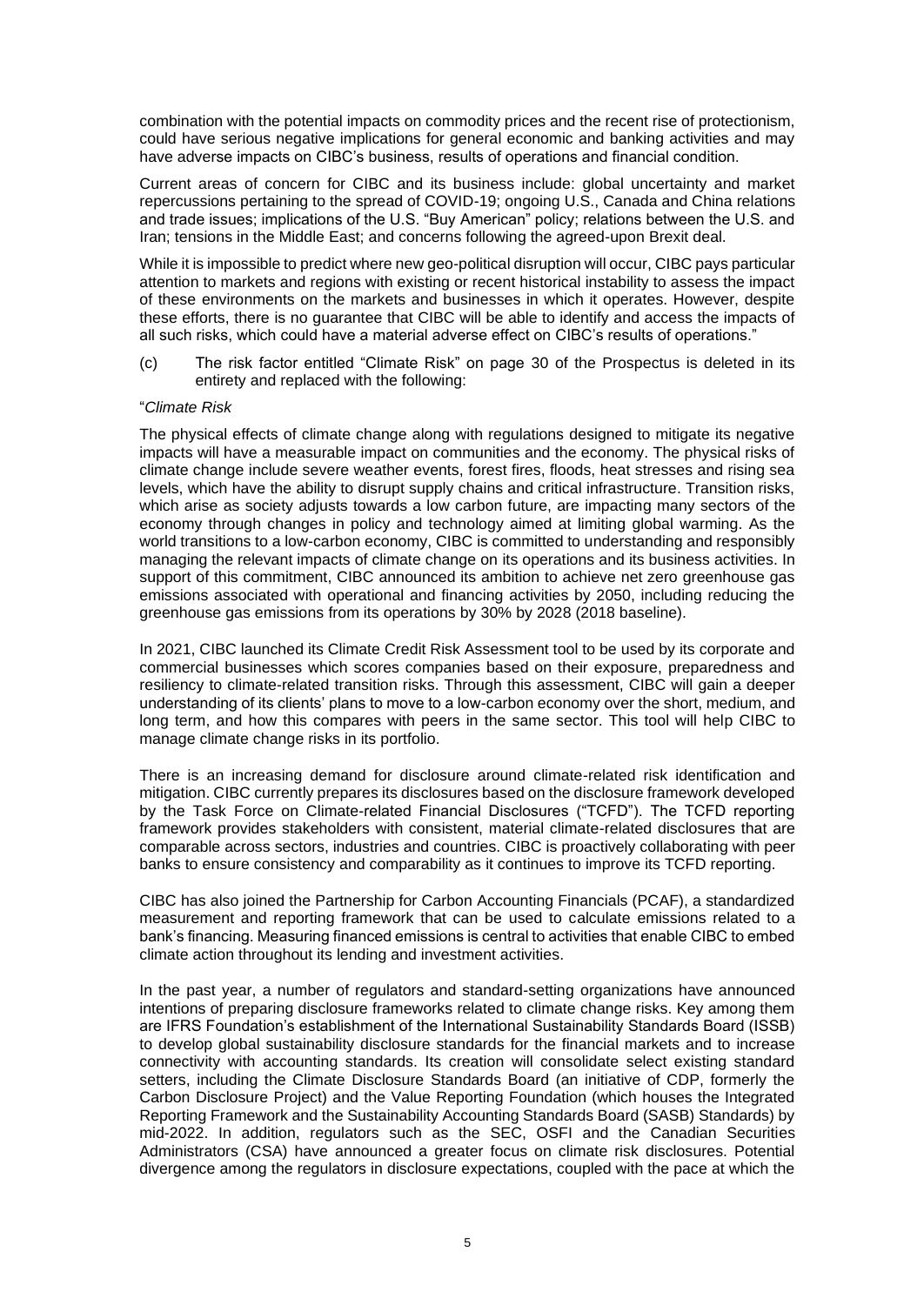regulatory landscape changes pose an operational and non-conformance risk to CIBC which could have an adverse effect on its business or results of operations. CIBC continues to monitor these developments.

Despite CIBC's relatively low direct carbon emissions, compliance by many of its clients with new carbon emission standards could result in operational stress for those clients, which in turn may have a negative impact on CIBC's results of operations. See also the risk factor entitled "Environmental and Related Social Risk" for further information."

(d) The risk factor entitled "Commodity Prices Risk" on page 26 of the Prospectus is deleted in its entirety and replaced with the following:

### "*Commodity Prices Risk*

In the fourth quarter 2021, CIBC has observed high volatility and a continued rally in natural gas prices. The global recovery from the COVID-19 pandemic and higher-than-normal weatherdriven demand in winter 2020 and summer 2021 have combined with supply-side challenges resulting in below-average storage levels as the society approaches the 2021 winter heating season. In addition, supply and demand fundamentals that are traditionally elastic to prices have broken down, making it difficult for the market to balance any disruptions to supply or increases in demand. Looking forward, temperatures in winter 2021 are expected to be a key driver of natural gas prices: colder-than-normal temperatures could push prices higher while milder temperatures could lead to a pullback. Clients in CIBC's oil and gas portfolio continue to be assessed on the basis of CIBC's enhanced risk metrics that reflect the current environment. In addition, other commodities including raw materials (lumber, iron, ore etc.) and metals (gold, silver, copper etc.) continue to exhibit volatility, particularly in front month futures contracts, largely owing to increased demand coupled with ongoing supply chain bottlenecks as the global pandemic recovery continues, which may have adverse impacts on CIBC's business, results of operations, reputation and financial condition. Further information related to this risk can be found in the "*Market Risk*" section on page 66 of the 2021 Annual Report, incorporated by reference herein."

(e) The risk factor entitled "U.S. Banking Regulation Risk" on page 28 of the Prospectus is deleted in its entirety and replaced with the following:

## "*U.S. Banking Regulation Risk*

CIBC's U.S. operations are subject to supervision by the Board of Governors of the Federal Reserve System (Federal Reserve) and are also subject to a comprehensive federal and state regulatory framework. CIBC's wholly owned subsidiary, CIBC Bancorp USA Inc. (CIBC Bancorp), is a financial holding company subject to regulation and supervision by the Federal Reserve under the Bank Holding Company Act of 1956, as amended. CIBC Bank USA, CIBC's Illinoischartered bank, is subject to regulation by the U.S. Federal Deposit Insurance Corporation (FDIC), the Federal Reserve and the Illinois Department of Financial and Professional Regulation. CIBC's New York branch is subject to regulation and supervision by the New York Department of Financial Services and the Federal Reserve. Certain market activities of CIBC's U.S. operations are subject to regulation by the SEC and the U.S. Commodity Futures Trading Commission, as well as other oversight bodies.

The scope of these regulations impact CIBC's business in a number of ways. For example, both CIBC Bancorp and CIBC Bank USA are required to maintain minimum capital ratios in accordance with Basel III rules adopted by the U.S. bank regulatory agencies, which differ in some respects from Canada's Basel III rules. Under the U.S. bank regulatory framework, both CIBC and CIBC Bancorp are expected to provide a source of strength to the subsidiary bank and may be required to commit additional capital and other resources to CIBC Bank USA in the event that its financial condition were to deteriorate, whether due to overall challenging economic conditions in the U.S., or because of business-specific issues. The Federal Reserve (in the case of CIBC Bancorp) and the FDIC and the Illinois Department of Financial and Professional Regulation (in the case of CIBC Bank USA) also have the ability to restrict dividends paid by CIBC Bancorp or CIBC Bank USA, which could limit CIBC's ability to receive distributions on its capital investment in its U.S. banking operations.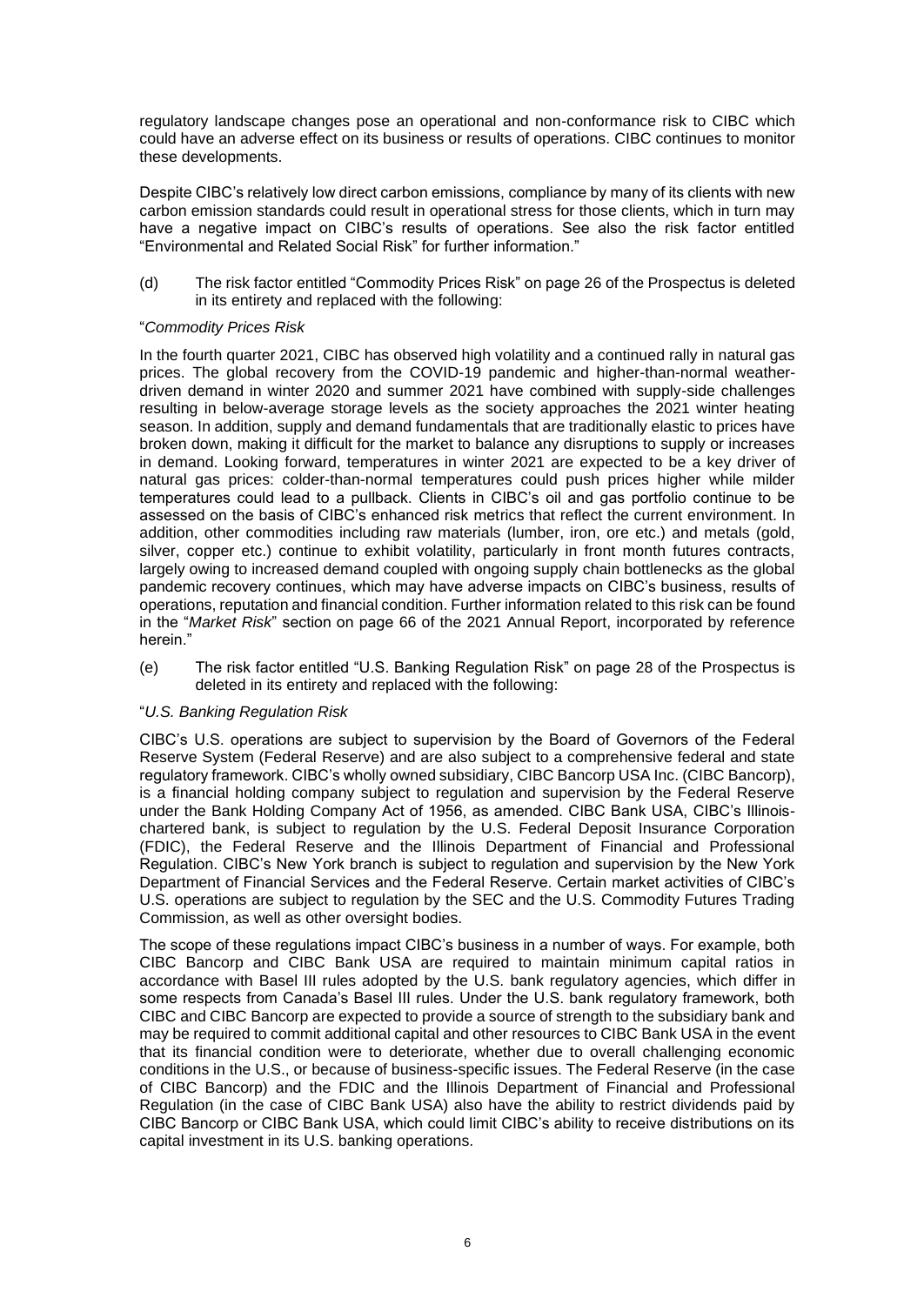As CIBC's combined U.S. operations grow, CIBC will become subject to additional enhanced prudential standards under the Federal Reserve's regulations applicable to foreign banking organizations. Furthermore, the Federal Reserve and the FDIC may also restrict CIBC's U.S. operations, organic or inorganic growth, if, among other things, they have supervisory concerns about risk management, anti-money laundering or compliance programs and practices, governance and controls, and/or capital and liquidity adequacy at CIBC Bancorp, CIBC Bank USA or CIBC's New York branch, as applicable. In some instances, banking regulators may take supervisory actions that may not be publicly disclosed, which may restrict or limit CIBC's New York branch and CIBC's U.S. subsidiaries from engaging in certain categories of new activities or acquiring shares or control of other companies. Any restrictions imposed by banking regulators could negatively impact CIBC by loss of revenue, limitations on the products or services CIBC offers, and increased operational and compliance costs.

The U.S. regulatory environment continues to evolve and future legislative and regulatory developments may impact CIBC. See also the risk factors entitled "*Anti-Money Laundering*" and "*Regulatory Compliance Risk*" for further information."

(f) The following risk factor entitled "Tax Reform" is inserted on page 34 of the Prospectus as the last risk factor in the section entitled "Risk Factors" under the heading "1. Risks Related to the Issuer's Business Activities and Industry."

#### *"Tax Reform*

As many governments take on additional debt to support the economy during the pandemic and look to ensure a strong post-pandemic recovery, there are tax reform proposals that could increase taxes affecting CIBC.

The 2021 Liberal Government Platform in Canada proposed tax measures that could be in effect in January 2022, including a 3% surtax on large banks and a temporary Canada Recovery Dividend that would commence 2023. Additional proposals would modernize the general antiavoidance rule, increase resources to combat aggressive tax avoidance and implement a global minimum tax.

In 2021, 130 countries, including Canada and the other G20 nations, agreed on a new framework for global tax reform. If enacted, these proposals would be effective beginning in 2023. The twopillar framework's stated purpose is to ensure that large Multinational Enterprises (MNEs) pay tax where they operate and earn profit. Pillar I primarily targets MNE technology companies by re-allocating taxing rights to where goods or services are consumed. Pillar II would introduce a new 15% global minimum corporate tax rate in each country where an MNE operates. Uncertainty persists with regards to the detail of these proposals, which remain subject to due process, and will require approval, ratification and legislation in multiple nations.

In 2021, the U.S. Congress proposed legislation called the Build Back Better Act that includes changes to corporate income tax laws. Proposals include modifications to the Base Erosion Antiabuse Tax, global low-tax intangible income regime, and foreign-derived intangible income regime as well as new corporate minimum taxes. If enacted, most of the proposals would be effective for 2022 or later. The proposed legislation remains subject to change and its impact on CIBC is uncertain."

## **GENERAL**

If a document which is incorporated by reference into this Third Prospectus Supplement itself incorporates any information or other documents therein, either expressly or implicitly, such information or other documents will not form part of this Third Prospectus Supplement or the Prospectus for purposes of the Prospectus Regulation except where such information or other documents are specifically incorporated by reference into the Prospectus by virtue of this Third Prospectus Supplement or where this Third Prospectus Supplement is specifically defined as including such information.

In accordance with Article 21.2 of the Prospectus Regulation, copies of this Third Prospectus Supplement, the Prospectus and the documents incorporated by reference in each (i) can be viewed on the website of the Luxembourg Stock Exchange at [www.bourse.lu](http://www.bourse.lu/) under the name of Canadian Imperial Bank of Commerce (ii) can be viewed on the Issuer's website at Structured Note Issuance [Programme | CIBC](https://www.cibc.com/en/about-cibc/investor-relations/debt-information/structured-note-issuance-programme.html) and (iii) obtained on written request and without charge from CIBC at the registered